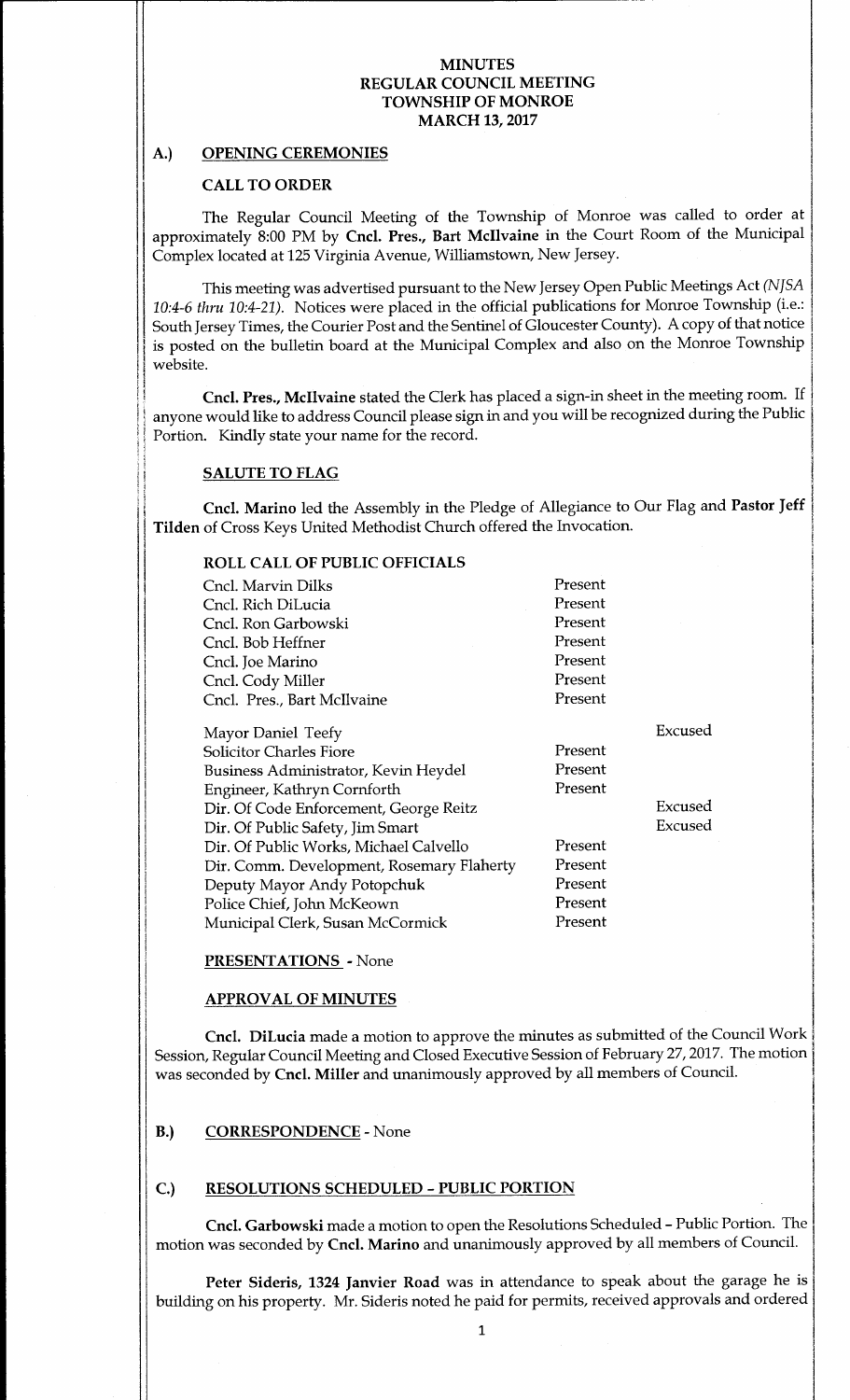# C.) RESOLUTIONS SCHEDULED - PUBLIC PORTION (cont'd)

the garage, which cost over \$20,000.00 and now the township has put a cease and desist order on the project because they say it is too big. He questioned how can the township give \$6,000.00 worth of paperwork and then pull the permits. Everything is documented, dates, times, what was done, inspections and everything was done to order. Prior to purchasing his home in 2015 he went to the former Zoning Official, Fred Weikel and told him he wanted to build <sup>a</sup> 40' by 60' garage with 20' ceilings and <sup>a</sup> 25' rooftop and was told that would be okay. Mr. Sideris noted he has those papers and the check showing he paid. He purchased the house and immediately submitted a permit application and got it approved after doing new surveys and elevations. After submitting the first blue print he was told <sup>a</sup> 40' by 60' garage was too big because it was bigger than the house. Mr. Sideris asked if it could be 40' by 55' and was told that was fine because we were under the impression the house was 2400 square foot. The tax records show the house is 1, 635 square feet but they also show just the living space not the porches or anything else so the true square footage is 2,253. The garage is 2200 square feet so it is not bigger than the house. He noted every time he comes here another thing is added on. It started out being two things and now it is up to five things. The title company messed up because they did not get <sup>a</sup> consolidated deed but that was corrected two weeks ago and now that is filed and recorded. He was asked about the gross weight of his truck and had to show his registration and it is not over 8,000 it is 7,000. He noted the height of the garage has always been 25 feet and the engineer signed off on it after he was paid \$550.00 and being <sup>a</sup> professional he should have read it to know that it was 25 feet. He added he doesn't know if Mr. Weikel knew but it is in the blue prints. The square footage of the building was adjusted but the height was never changed. Now Mrs. Flaherty says the building is too close to the street and he questioned where that came from since it was not mentioned at the two hour meeting they had. He noted the garage is <sup>80</sup> feet back from the road and the township website says the requirement is 40 feet from the road so his is double what it is supposed to be. Mr. Sideris questioned whether this is going to go on forever because she is also saying it cannot protrude the front of his house. He noted he purchased this house because he wanted this garage and he did all his due diligence before he bought the house. Now he has <sup>a</sup> house that he has \$250,000.00 into and what is he going to do with it. He is paying rent for a garage and he sold his previous house so that he could move here and have his house and garage on the same property but every time he turns around something else is needed. He noted this town was supposed to be warm hearted and welcoming but instead it is kicking him out. He questioned, how can the town give people permits and then pull them? Cncl. Pres., McIlvaine noted he or the other members of council are not the Zoning Officer or Construction Code Officer so we rely on those code officials to handle this issue. Solicitor Fiore noted as the township attorney he is copied on correspondence and he understands that Mr. Sideris went before the Board for <sup>a</sup> variance and it was denied. Mr. Sideris noted he was represented that night by his <sup>1</sup> friend John Kosylo, who is not his regular attorney and it was denied only because his neighbors <sup>1</sup> were coerced by her when she handed them papers. Mr. Fiore explained Council cannot overturn what the Board did. He suggested Mr. Sideris speak to an attorney because there are certain appeal rights and he had 45 days from the memorialization of the resolution to appeal the decision of the Zoning Board. He noted it sounds like the advice Mr. Weikel gave was that the garage had to be smaller than the house. He questioned whether the building would be used for a business. Mr. Sideris replied no. Mr. Fiore again recommended Mr. Sideris contact an attorney because the only direction he can give is from <sup>a</sup> municipal standpoint he cannot say how it can be appealed. Mr. Sideris questioned if he will have to go to Superior Court because if so he will be suing the township and he does not want to do that. Mr. Fiore stated you may have to because a lot of time, effort and expense went into this and this Council does not have the ability to overturn what the Zoning Board did.

With no one else wishing to speak Cncl. Miller made a motion to close the Resolutions Scheduled-Public Portion. The motion was seconded by Cncl. Marino and unanimously approved by all members of Council.

Cncl. Garbowski made a motion to bracket for Consent Agenda Resolutions R:99-2017 through R:110-2017 with the exception of R:108-2017. The motion was seconded by Cncl. Miller and unanimously approved by all members of Council.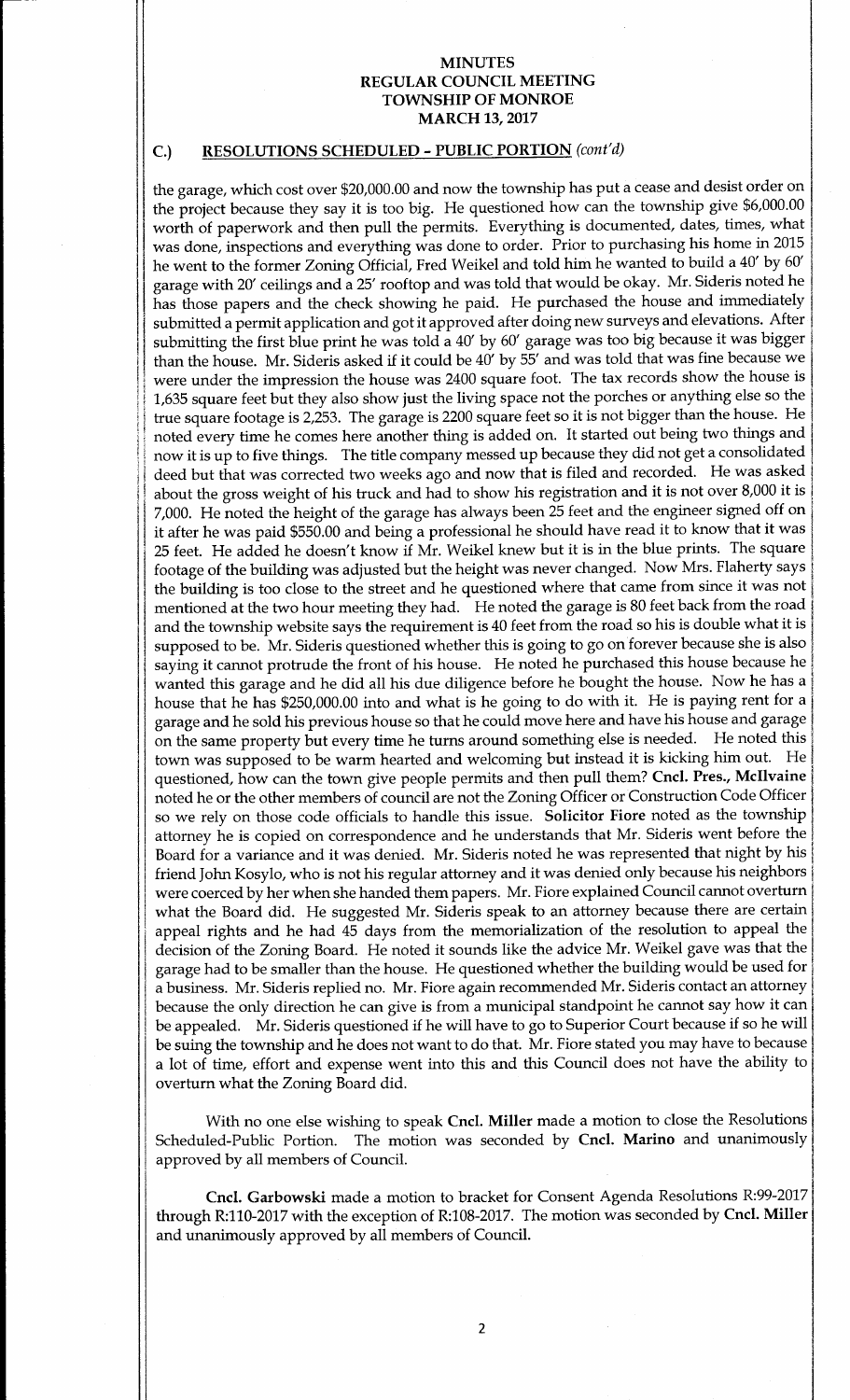# C.) RESOLUTIONS SCHEDULED - PUBLIC PORTION (cont'd)

#### CONSENT AGENDA

R:99-2017 Resolution Of The Township Council Of The Township Of Monroe Awarding A Contract For Professional Services To The Municipal Engineer For Design Services And Administration/Inspection Services With Respect To The Owen's Park Expansion Within The <sup>1</sup> Township Of Monroe, County Of Gloucester, State Of New Jersey

R:100-2017 Resolution Awarding A Contract For Professional Services To The Municipal Engineer For Methane Monitoring And Preparation Of Closure/ Post Closure Plans For The Landfill Located Within The Township Of Monroe

R:101-2017 Resolution Adjusting Township Of Monroe Tax Records

R:102-2017 Resolution Of The Township Council Of The Township Of Monroe Authorizing The Mayor To Execute The Shared Services Agreement With The Gloucester County Improvement Authority And The County Of Gloucester, New Jersey

R:103-2017 Resolution Authorizing A Mandatory Source Separation And Recycling Act Tonnage Grant)

R:104-2017 Resolution Of The Township Council Of The Township Of Monroe Awarding A Contract For Up To Six (6) Certified Contractors For Emergency Service Work Within The Township Of Monroe

R:105-2017 Resolution Of The Township Council Of The Township Of Monroe Awarding A Contract For Up To Six( 6) Certified Contractors For Emergency Service Work Associated With Lawn Mowing And Landscaping Services Within The Township Of Monroe

R:106-2017 Resolution Awarding A Contract For Professional Services To Maser Consulting P.A. For Administrative Agent Services Associated With Council On Affordable Housing (COAH) For The Township Of Monroe, County Of Gloucester, State Of New Jersey

R:107-2017 Resolution Authorizing The Township Of Monroe To Enter Into A Contract With Special Counsel For Redevelopment Of The Township Of Monroe For The Year 2017

8:108-2017 Resolution Of The Township Council Of The Township Of Monroe Authorizing The Township Of Monroe To Enter Into A Contract With Redevelopment Planner For The Township Of Monroe For The Year 2017 (REMOVED FROM AGENDA)

R:109-2017 Resolution Of The Township Council Of The Township Of Monroe Establishing A Green Team Advisory Committee Within The Township Of Monroe

R:110-2017 Emergency Temporary Resolution Prior To Adoption Of The Budget Township Of Monroe, County Of Gloucester

Cncl. Garbowski made a motion to approve Resolutions R:99-2017 through R:110-2017 with the exception of R:108-2017 that was removed from the agenda. The motion was seconded by Cncl. Dilks and unanimously approved by all members of Council.

### D.) ORDINANCES

 $\mathbf{f}$ 

Cncl. Pres., Mcllvaine turned this portion of the meeting over to Ordinance Committee Chairman, Cncl. Heffner. Cncl. Miller made <sup>a</sup> motion to open the Public Hearing for Ordinance 0:12-2017. The motion was seconded by Cncl. Garbowski and unanimously approved all members of Council. With no one wishing to speak Cncl. Dilks made a motion to close the Public Hearing. The motion was seconded by Cncl. Miller and unanimously approved by all members of Council.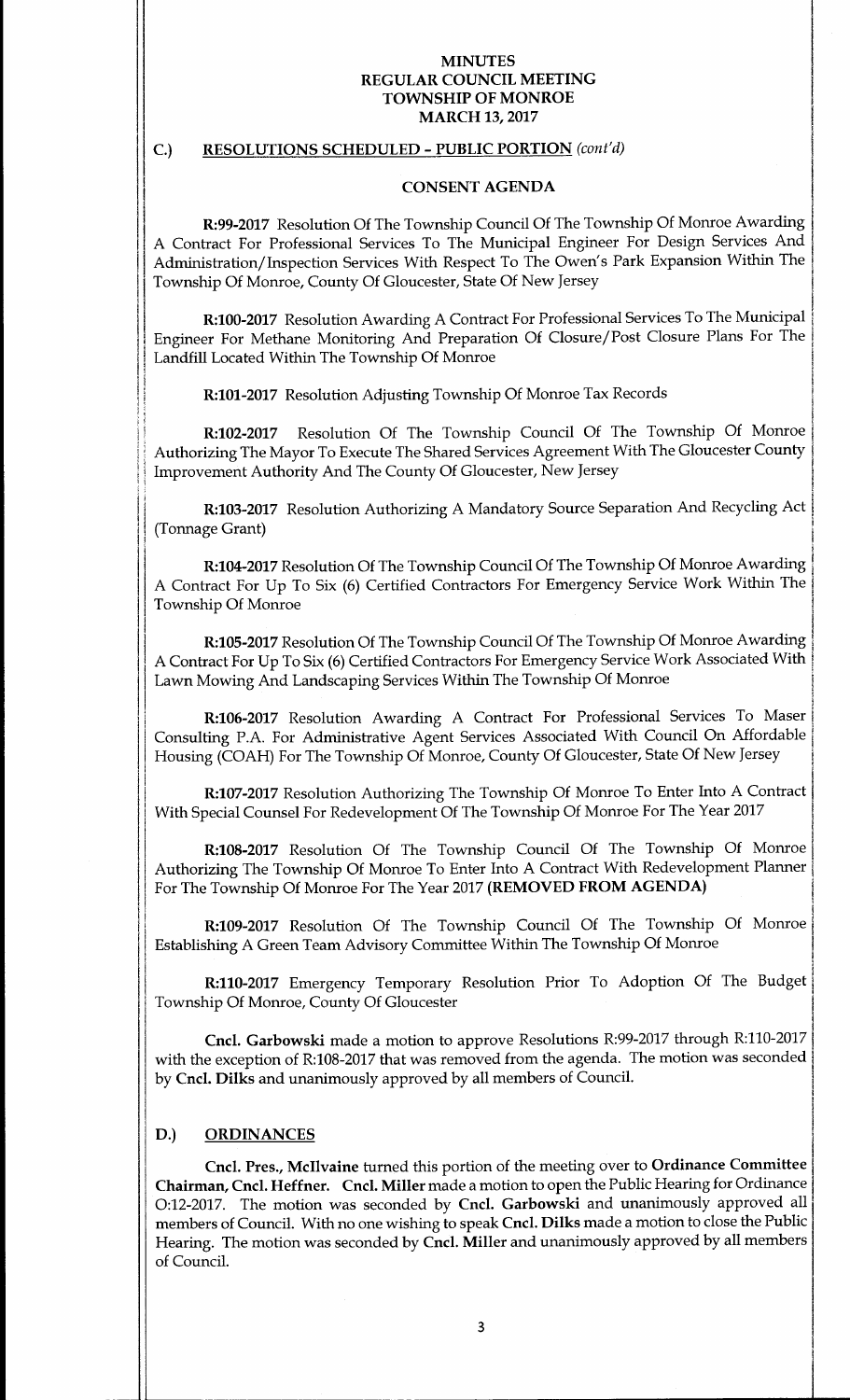# D.) ORDINANCES (cont'd)

0:12-2017 An Ordinance Authorizing The Township Of Monroe To Enter Into A Lease With The Sustainable Monroe Township For The Use Of A Portion Of Block 1701, Lot 13, More Commonly Known As The Township Library, For A Community Garden

Second Reading: The above ordinance was published in an official publication for the Township of Monroe. This portion was opened to the public.

Cncl. Garbowski made a motion to approve Ordinance O:12-2017 for Second Reading and Public Hearing. The motion was seconded by Cncl. DiLucia.

# <sup>1</sup> ROLL CALL VOTE TO APPROVE ORDINANCE 0:12-2017 FOR SECOND READING AND PUBLIC HEARING- ALL AYES

Tally: 7 Ayes, 0 Nays, 0 Abstain, 0 Absent. Ordinance O:12-2017 was duly approved for Second Reading and Public Hearing.

0:13-2017 Bond Ordinance Authorizing The Acquisition Of Various Pieces Of Equipment And Completion Of Various Capital Improvements In And For The Township Of Monroe, County Of Gloucester, New Jersey; Appropriating The Sum Of \$2,880,000 Therefor; Authorizing The Issuance Of General Obligation Bonds Or Bond Anticipation Notes Of The Township Of Monroe, <sup>1</sup> County Of Gloucester, New Jersey, In The Aggregate Principal Amount Of Up To \$2,736,000; Making Certain Determinations And Covenants; And Authorizing Certain Related Actions In <sup>I</sup> Connection With The Foregoing

First Reading: A copy of this ordinance was posted on the bulletin board at the Municipal' Complex. Additional copies were made available to the public.

Cncl. Miller made a motion to approve Ordinance O:13-2017 for First Reading and Publication. The motion was seconded by Cncl. Dilks and unanimously approved by all members of Council.

0:14-2017 an Ordinance To Amend Chapter 4, Article XVI Of The Code Of The Township Of Monroe Entitled" Department Of Code Enforcement"

First Reading: A copy of this ordinance was posted on the bulletin board at the Municipal Complex. Additional copies were made available to the public.

Cncl. Garbowski made <sup>a</sup> motion to approve Ordinance 0:14-2017 for First Reading and Publication. The motion was seconded by Cncl. Marino and unanimously approved by all members of Council.

0:15-2017 An Ordinance Of The Township Council Of The Township Of Monroe To Amend Chapter 26 Of The Code Of The Township Of Monroe Entitled "Economic Development Commission"

First Reading: A copy of this ordinance was posted on the bulletin board at the Municipal Complex. Additional copies were made available to the public.

Cncl. Miller made a motion to approve Ordinance O:15-2017 for First Reading and Publication. The motion was seconded by Cncl. Dilks and unanimously approved by all members of Council.

0:16- <sup>2017</sup> An Ordinance Of The Township Council Of The Township Of Monroe To Amend Chapter 262 Of The Code Of The Township Of Monroe, Entitled "Towing"

First Reading: A copy of this ordinance was posted on the bulletin board at the Municipal Complex. Additional copies were made available to the public.

Cncl. Miller made <sup>a</sup> motion to approve Ordinance 0:16-2017 for First Reading and Publication. The motion was seconded by Cncl. DiLucia and unanimously approved by all members of Council.